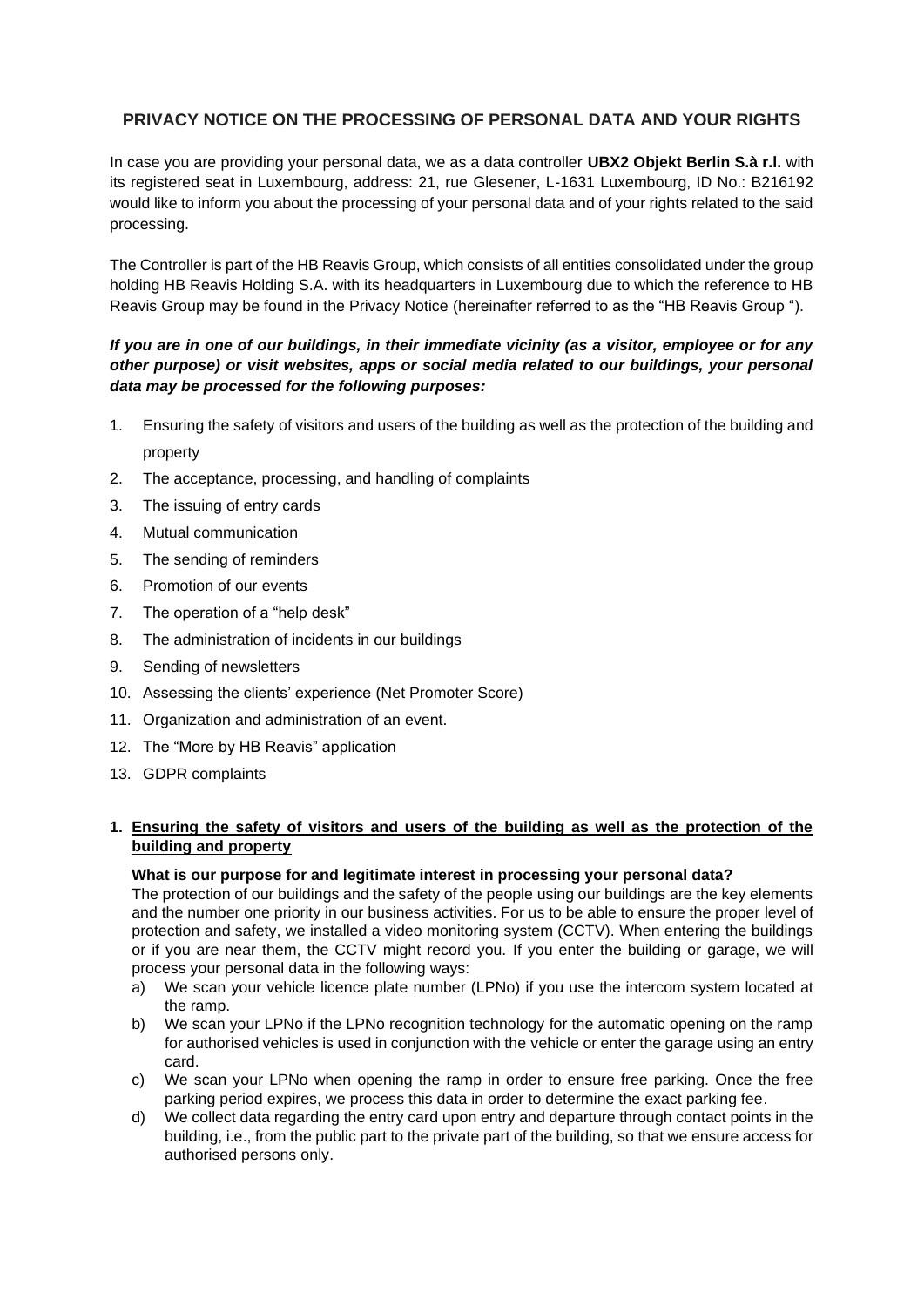- e) We produce your visual images by means of an installed CCTV camera system, which records the internal spaces of the building, the parking lot and part of the area outside the building.
- f) In case you are visiting the premises of the building or attending an event organized by one of the tenants at the building we need to register you at the reception for safety and protection purposes. While registering you at the reception, we need to process your personal data as we want to fulfill our purpose and legitimate interests to the fullest.

# **What is our legal basis for the processing of your personal data?**

We process your personal data based on the legitimate interests under Article 6 (1) (f) of GDPR for the protection of our rights and interests and for ensuring security in our premises.

# **What kind of personal data do we process?**

- a) A photograph of your LPNo.
- b) A photograph of your LPNo.
- c) A photograph of your LPNo.
- d) Card number, place, and entry time.
- e) A visual image of you.
- f) Name, surname, ID number, identification of the tenant (if attending a tenant's event) and date and time of the entry.

# **How long do we store your personal data?**

- a) We store your personal data for 7 days.
- b) We store your personal data for the duration of the accounting year
- c) We store your personal data for 6 months.
- d) We store your personal data for 6 months.
- e) We store your personal data captured by cameras located in the building or in the parking lot and on the outside of the building for 15 days.
- f) We store your personal data for 90 days.

# **2. The acceptance, processing, and handling of complaints**

# **What is our purpose for and legitimate interest in processing your personal data?**

In each lift in the building, there are voice communicators through which it is possible to contact the central security desk of the building in real time should a problem arise. These calls are recorded so that in case of a complaint associated with the handling of a problem, we have an audio recording of the given event available**.**

### **What is our legal basis for the processing of your personal data?**

In the cases of the acceptance, processing, and handling of complaints, we process your personal data based on the legitimate interests under Article 6 (1) (f) of GDPR.

# **What kind of personal data do we process?**

An audio recording of the complaint or call.

**How long do we store your personal data?**

We store your personal data for 15 days.

# **3. The issuing of entry cards**

# **What is our purpose for and legitimate interest in processing your personal data?**

For us to permit you to enter the premises of your employer, we will issue you an entry card that allows you access to the restricted premises of the building.

#### **What is our legal basis for the processing of your personal data?**

We process your personal data based on the legitimate interests under Article 6 (1) (f) of GDPR to issue entry cards.

# **What kind of personal data do we process?**

Name, surname, and the business name of your employer

# **How long do we store your personal data?**

For the duration of your contractual relationship with our tenant or the duration of the rental relationship, whichever relationship ends first.

# **4. Mutual communication**

# **What is our purpose for and legitimate interest in processing your personal data?**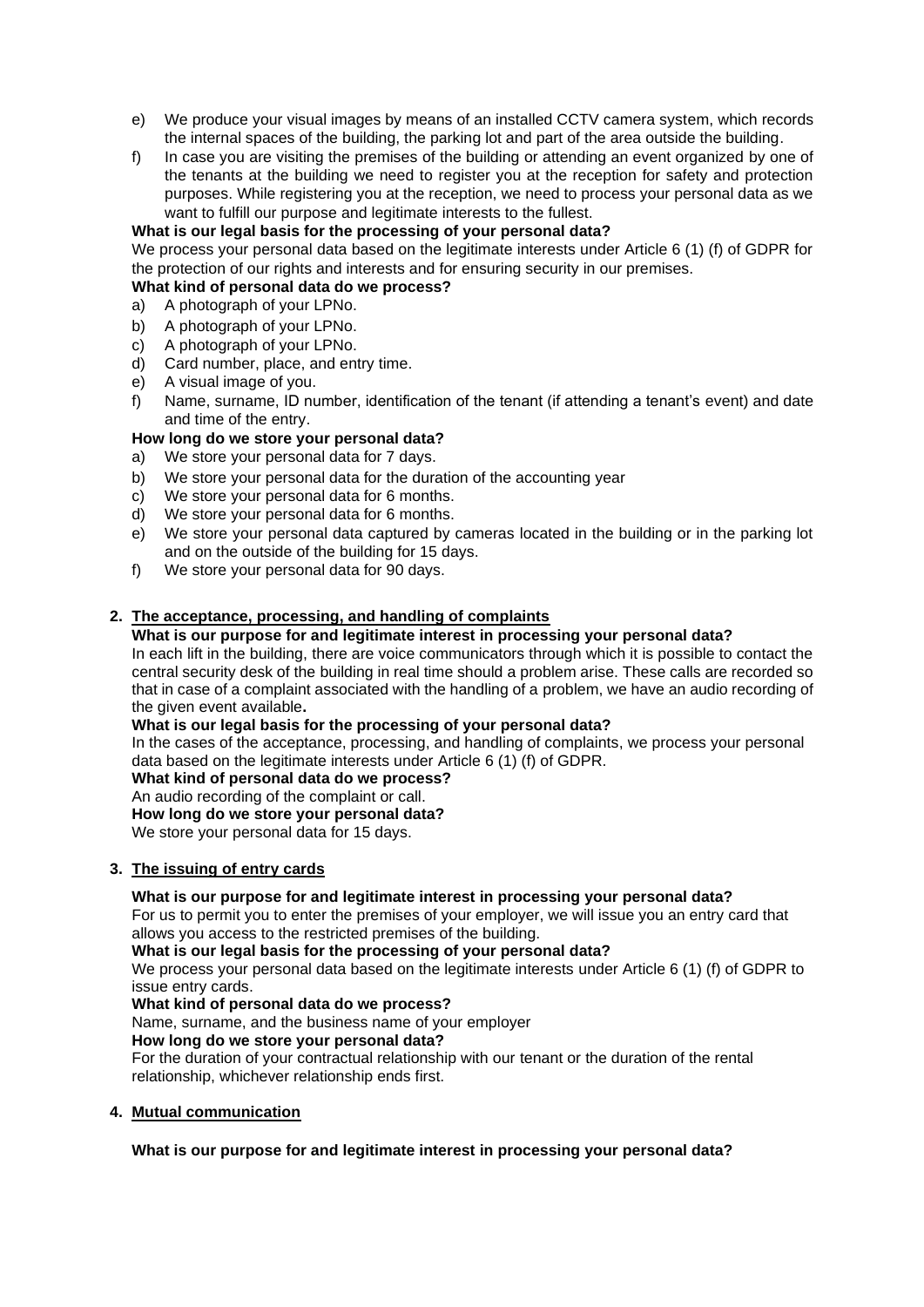Our philosophy is to always be open and transparent. This includes being open to communication from any person interested in us. To fulfil this goal, we created several types of contact forms that can be used to contact us. Additionally, we have also published the email addresses of employees working for us so you can contact them at any time with any questions related to our buildings or business activities and the business you may have. However, to ensure effective, flawless, and clear communication, we must process some of your personal data.

Moreover, when executing the sales/leasing process with our (potential) clients we strive to maintain very effective and transparent communication canal. To fulfil this purpose, we use the CRM database filled with contact data (including personal data) of our (potential) clients or their employees. We do this to ensure effective and flawless communication with the (potential) clients and to build a database consisting of all our business partners.

# **What is our legal basis for the processing of your personal data?**

If you contact us or any employee via email or a web-based form, we process your personal data based on the legitimate interests under Article 6 (1) (f) of GDPR.

### **What kind of personal data do we process?**

Name, surname, email address and phone number. For the purposes of the CRM database, in addition to the aforementioned data, we also process job title and employer identification data.

#### **How long do we store your personal data?**

We store your personal data until you unsubscribe from our contact database.

### **5. The sending of reminders**

#### **What is our purpose for and legitimate interest in processing your personal data?**

We also process your personal data for the purpose of sending reminders related to unsent webpage forms. Whenever you start filling out any webpage form published on our website, we automatically process the personal data you fill in. In some cases, you might forget to send the form. Therefore, we use the automatically saved personal data to remind you to finish filling out the form or to send the filled-out form.

### **What is our legal basis for the processing of your personal data?**

We process your personal data based on the legitimate interests under Article 6 (1) (f) of GDPR to send you reminders related to unsent webpage forms.

#### **What kind of personal data do we process?**

Personal data requested by the webpage form (such as name, surname, email, phone number, etc.). **How long do we store your personal data?**

We store your personal data for 30 days.

### **6. Promotion of our brand, goodwill, services, and events**

#### **What is our purpose for and legitimate interest in processing your personal data?**

Furthermore, we may process your personal data by taking photographs and audio-visual recordings, which are used for the purpose of and legitimate interest in the promotion of our events and services and to help us improve our brand and goodwill by publishing the photographs (where it is possible that you will appear) and audio-visual recordings on our social media profiles such as YouTube, LinkedIn, Facebook, Twitter and Instagram, as well as via other channels such as our websites.

**What is our legal basis for the processing of your personal data?**

We process your personal data based on the legitimate interests under Article 6 (1) (f) of GDPR.

### **What kind of personal data do we process?**

Photographs or/and audio-visual images of you. In the case of private events, also your name, surname and email address will be processed.

#### **How long do we store your personal data?**

We may process your personal data for the entire existence of the HB Reavis Group.

#### **7. The operation of a "help desk"**

# **What is our purpose for and legitimate interest in processing your personal data?**

We process your personal data to ensure that our contractual obligations arising from the contract with a third party (our tenant and the company on whose behalf you are acting), in which you are in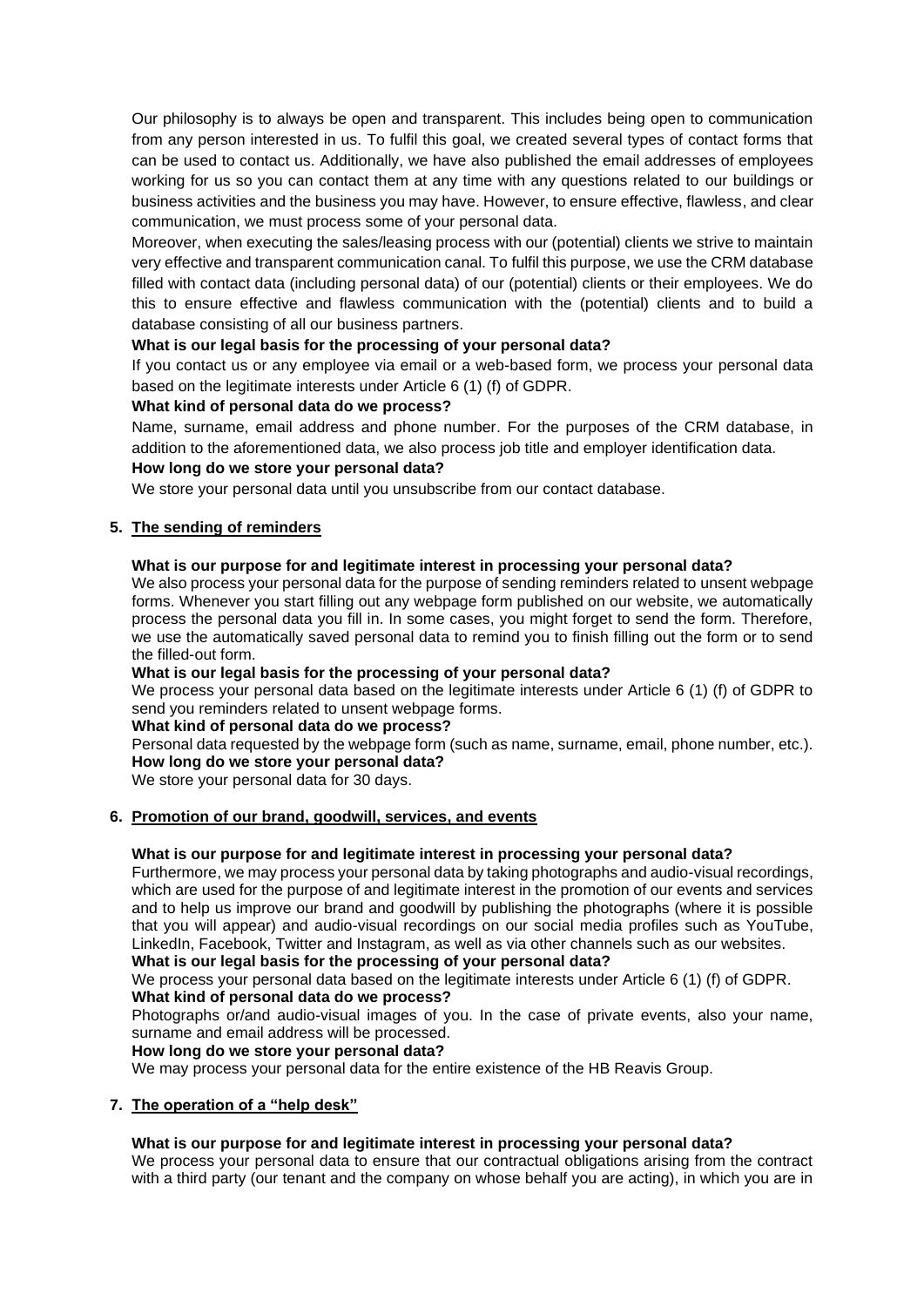the position of the contact person, are effectively fulfilled. Based on the contract with your employer, we provide a help desk application for reporting issues in connection with the building in which the offices of your employer are situated. To properly use the application, you or your employer provided us with your personal data, as you are the designated person for communication in the application. We need to process your personal data to ensure effective, flawless, and clear communication, as well as to ensure the fulfilment of our obligations towards the companies on whose behalf you are acting.

### **What is our legal basis for the processing of your personal data?**

We process your personal data based on the legitimate interests under Article 6 (1) (f) of GDPR. **What kind of personal data do we process?**

Title, name, surname, position, place of work, signature, email address, phone number, the identification information of your employer.

### **How long do we store your personal data?**

During your contractual relationship with our tenant or the duration of the rental relationship, whichever relationship ends first.

# **8. The administration of incidents in our buildings**

### **What is our purpose for and legitimate interest in processing your personal data?**

Your personal data is processed for the purpose of the administration of incidents that occur in our buildings, such as car accidents in the parking lot, etc. When such an incident occurs, it is necessary to fill out an incident form for insurance purposes and other legal matters.

**What is our legal basis for the processing of your personal data?**

Your personal data is processed during the insurance event in accordance with Article 6 (1) (f) GDPR, i.e., we process your personal data on the basis of legitimate interests.

**What kind of personal data do we process?**

The requested data on the insurance form.

### **How long do we store your personal data?**

We store your personal data only during the time that it is strictly necessary to deal with the insurance event.

### **9. Sending of newsletters**

#### **What is our purpose for processing your personal data?**

We also process your personal data for the purpose of direct marketing. To ensure the promotion of our products and services, improving our brand and goodwill we will provide you with our newsletters, invitations to our events, marketing alerts and follow-up marketing materials via the various available channels such as email marketing communication, SMS messages, pop-up windows, online remarketing ads (Google Ads, Facebook ads, native ads…).

#### **What is our legal basis for the processing of your personal data?**

We process your personal data based on consent under Article 6 (1) (a) of GDPR.

### **What kind of personal data do we process?**

Name, surname, email, and phone number.

### **How long do we store your personal data?**

If you give us consent to provide you with our marketing content and newsletter, we store your personal data until you unsubscribe from our consent database. You can withdraw the consent before the lapse of the time you granted it for, i.e., at any time. Withdrawal of the consent is without prejudice to the lawfulness of our processing of your personal data prior to such withdrawal.

### **10.Assessing the clients' experience (Net Promoter Score)**

# **What are our purpose and legitimate interests for the processing of your personal data?**

After we lease/sell our offices/building we evaluate the clients' experience and happiness with our business relationship and with the leased/sold offices/building by collecting surveys from the clients or their employees (i.e., Net Promoter Score).

#### **What is our legal basis for the processing of your personal data?**

We process your personal data on the basis of the legitimate interests under Article 6 (1) (f) of GDPR. **What kind of personal data do we process?**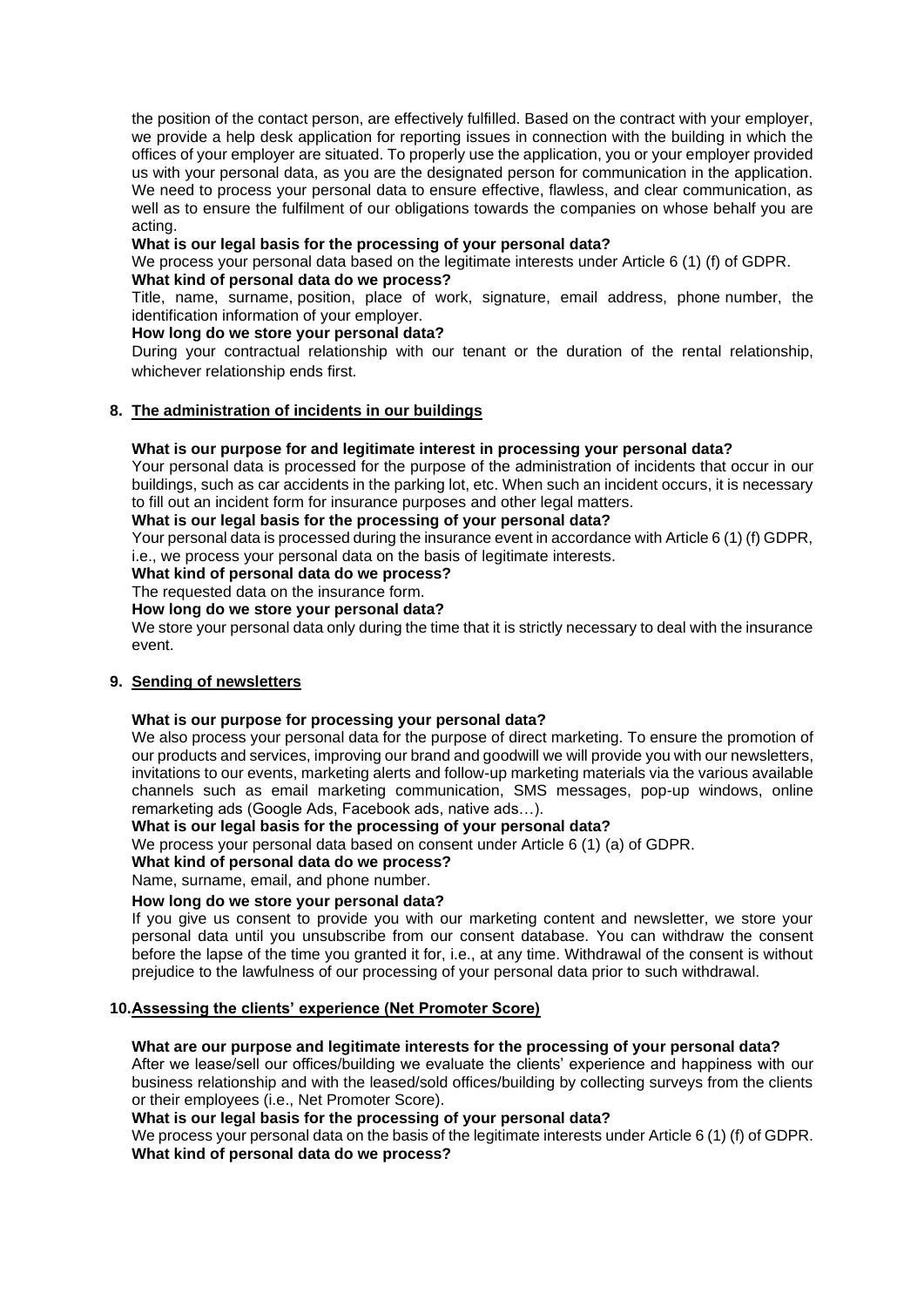We process name, surname, e-mail address, phone number, position, and identification of the employer.

### **How long do we store your personal data?**

We only process your personal data for the time strictly necessary to carry out the assessment.

### **11.Organization and administration of an event.**

### **Description of our purpose and legitimate interests:**

Your personal data is processed for the purpose of ensuring your attendance at the event (e.g., processing of your personal data during the ticket purchase or for sending the invitation) and administration of matters regarding the event. This purpose includes mainly efficient communication relating to the event, proper performance of the event, providing you with the notices about the event, collecting feedback, notification about the changes, ensuring the examination of your complaint or claim, carrying out our obligations arising from our mutual contract and for verification process.

### **What is our legal basis for the processing of your personal data?**

We process your personal data on the basis of the performance of a contract or pre-contractual relations in accordance with Article 6 (1) (b) of GDPR. The conclusion and the fulfillment of the contract are possible only if we can process your personal data. In case that the personal data is not provided, we will not be able to enter the contract with you and so to provide your attendance at the event.

### **What kind of personal data do we process?**

Name, surname, e-mail, and telephone.

### **How long do we store your personal data?**

We only process your personal data for the time strictly necessary to ensure the organization and administration of our event.

### **12.The "More by HB Reavis" application**

For more information on how we process your personal data when you use the More by HB Reavis app, please click [here.](https://hbreavis.com/wp-content/uploads/2022/04/GDPR_PrivacyNotice_AllActivities_MorebyHBReavis_ENG_20220323.pdf)

#### **13.GDPR complaints**

# **What are our purposes for the processing of your personal data?**

We strive to protect your privacy as much as possible, and therefore we process your personal data in compliance with GDPR and all other relevant laws. However, if you disagree with the way we handle your personal data, you can exercise your rights via our Data Protection Officer. To ensure that your complaint is handled, some of your personal data has to be processed.

# **What is our legal basis for the processing of your personal data?**

Your personal data is processed while handling your complaint in accordance with Article 6 (1) (c) GDPR, i.e., the processing is necessary for compliance with a legal obligation to which our company is subject.

# **What kind of personal data do we process?**

Personal data provided by you when submitting the complaint (such as name, surname, email, phone number, etc.).

#### **How long do we store your personal data?**

We store your personal data strictly during the time necessary to deal with the complaint.

Once we no longer need your personal data for the purposes for which we processed it, we will delete your personal data or archive it for the period of time specified by law or the archiving plan

### **With whom do we share your personal data?**

We may also share your personal data with companies within the HB Reavis Group. We may also be obliged to disclose your personal data to state authorities and public authorities, (courts and law enforcement authorities i.e. (police and prosecutor), and only to the extent necessary as required by applicable and effective law to exercise their power.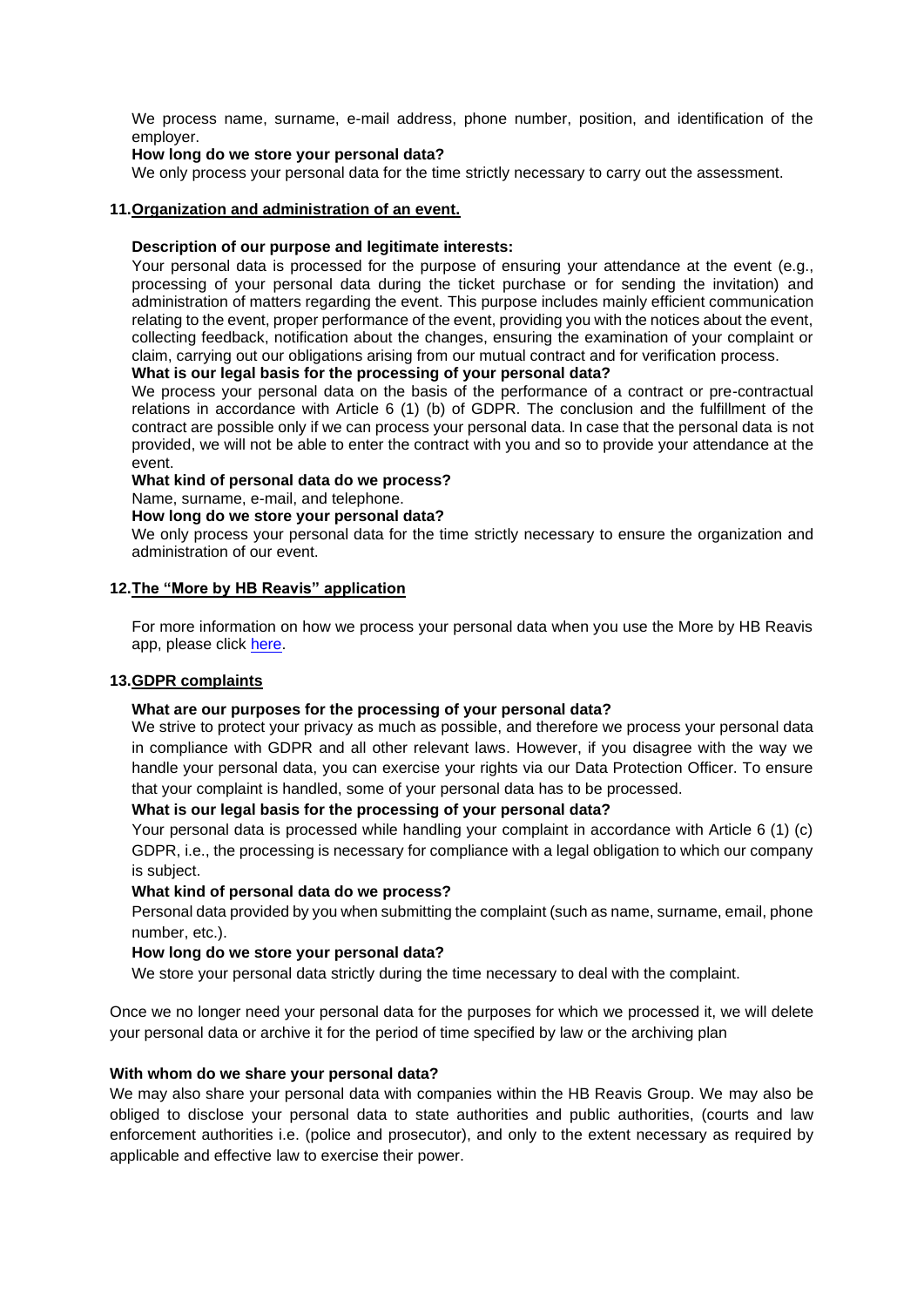Based on several agreements with third parties, which act as our intermediaries or independent operators, we may provide your personal data, in particular to these companies, to the extent necessary to ensure the provision of services specified for individual companies:

- **HB Reavis Investments Germany.**, having its registered seat at Kranzler Eck, Kurfürstendamm 21, 10719, Berlin, Germany, registered with Handelregister CHARLOTTENBURG under No. HRB 201594; the company as a processor provides facility management services for the building;
- **HB REAVIS Slovakia a. s.,** a company organized and existing under the laws of Slovak Republic with its registered seat at Mlynské Nivy 16, Bratislava, 821 09, Identification No. 31 346 065, registered with the commercial register maintained by the District Court Bratislava I under Section Sa, file No. 29941/B; the company as a processor provides marketing services;
- **HB Reavis Group s. r. o.,** a company organized and existing under the laws of Slovak Republic with its registered seat at Mlynské Nivy 16, Bratislava, 821 09, Identification No. 50 588 427, registered with the commercial register maintained by the District Court Bratislava I under Section Sro, file No.115257/B; the company as a processor provides marketing services;
- **HB Reavis Germany GmbH.,** having its registered seat at Kranzler Eck, Kurfürstendamm 21, 10719, Berlin, Germany, registered with Handelregister CHARLOTTENBURG under No. HRB 187198; the company as a processor provides marketing services;
- **Symbiosy s. r. o.,** a company organized and existing under the laws of Slovak Republic with its registered seat at Mlynské Nivy 16, 821 09 Bratislava, Identification No. 52 218 546, registered with the commercial register maintained by the District Court Bratislava I under Section Sro, file No.134990/B, the company as a processor provides software solutions;

In addition to the companies listed above, we use the following categories of intermediaries: data centres, hosting - marketing tools - analysis and tracking tools - events, surveys - business operations / management tools - task management and communication tools.

# **From whom do we get the personal data?**

We get the personal data from you, your employer or third party.

# **Do we use automated individual decision-making?**

No, we do not use automated individual decision-making.

# **Do we transfer your personal data to third countries?**

Your personal data are processed within the territory of the Slovak Republic and other states of the European Union. Your personal data can be processed by a country outside of European Union if this third country has been confirmed by the European Commission as a country with adequate level of data protection or if other appropriate data protection safeguards exist (for example, binding corporate privacy rules or EU standard data protection clauses).

# **What are your rights?**

Your rights as a data subject are stated below. Please note that the exact conditions to exercise these rights are set out in detail in Chapter III of GDPR, while in a particular circumstance not all rights may be exercised. You have following rights:

- Access to personal data we process about you
- Rectification of incorrect or inaccurate personal data and add incomplete personal data
- Restriction, i.e., blocking of processing of your personal data
- The deletion of personal data in case the purpose absence or unauthorized data processing
- Submission of an objection to the processing of personal data if you believe that our data processing is not justified
- Be excluded from automated decision-making
- Listing of personal data in a structured and machine-readable format or for another controller
- Revocation of consent to the processing of personal data